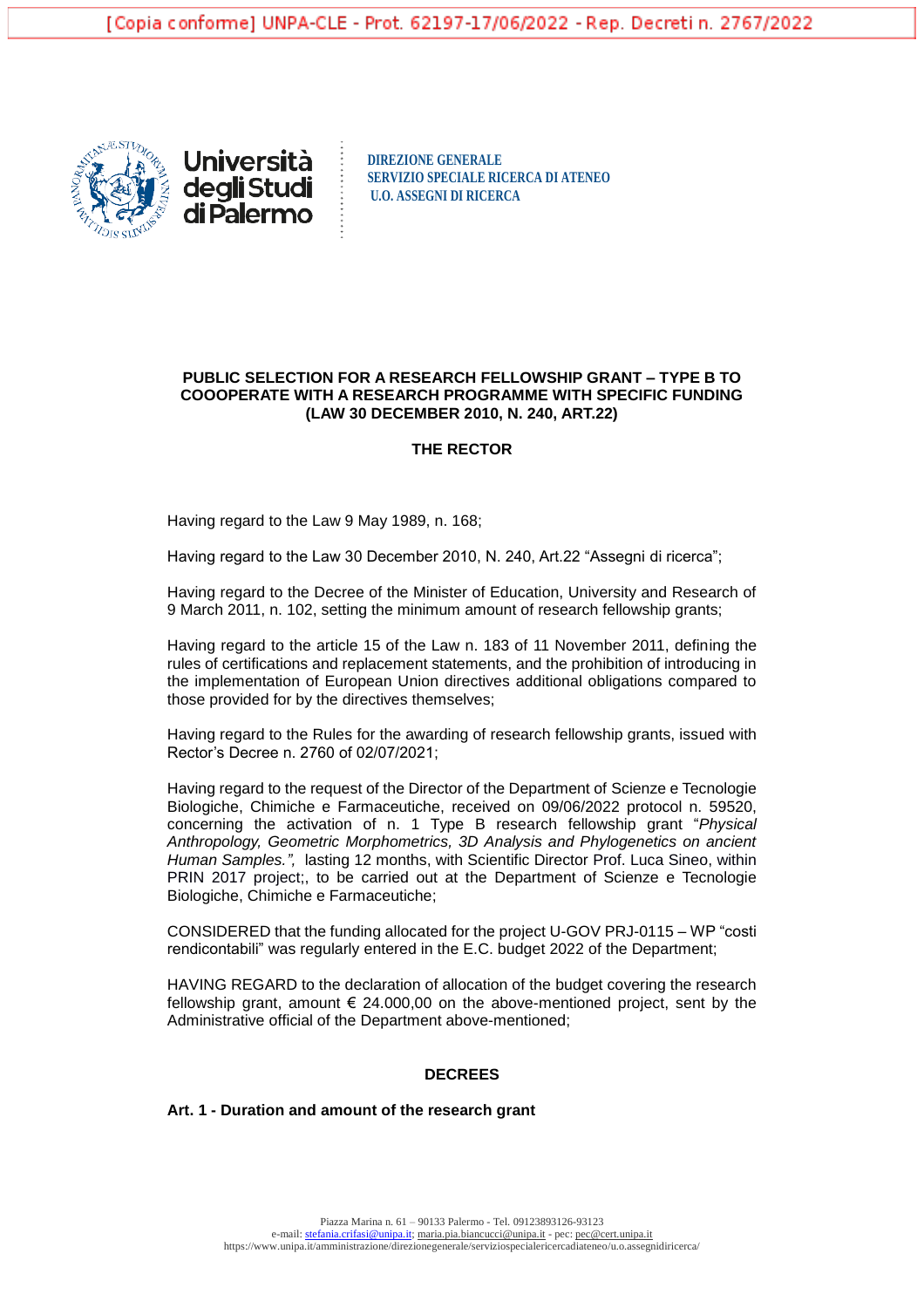

<u>Università</u> deg**li** Studi<br>di Palermo

**DIREZIONE GENERALE SERVIZIO SPECIALE RICERCA DI ATENEO U.O. ASSEGNI DI RICERCA**

A public selection procedure is called, based on qualifications and interview, for the assignment of n. 1 research fellowship grant for collaboration in research activities (Type B) as specified below:

- Scientific -disciplinary area: 05
- Scientific-disciplinary sector: BIO/08

-Scientific Director: Prof. Luca Sineo

-Department: Scienze e Tecnologie Biologiche, Chimiche e Farmaceutiche

 Title: *Physical Anthropology, Geometric Morphometrics, 3D Analysis and Phylogenetics on ancient Human Samples*

#### - Description:

The research involves the study of skeletal materials from paleontological, paleoanthropological, archaeological or museum contexts, the subsequent morphological analysis with Geometric Morphometry (MG) and 3D photogrammetric reconstruction methodologies and bioinformatic analysis through the use of specific programs for the reconstruction of the genesis and evolution of skeletal morphologies. In parallel, the research involves the extraction of DNA for the purpose of characterization.

#### Duration: 12 months

Project Funds: PRIN 2017 project - U-GOV codePRJ-0115 – WP "costi rendicontabili"

#### CUP: B74I19002000001

The total gross amount for 12 months is equal to  $\epsilon$  24.000,00 including the charges borne by the Administration and will be paid to the beneficiary in deferred monthly instalments.

The Administration guarantees equality and equal opportunities for men and women for the assignment of the grant in question in accordance with the law of 10 April 1991 n. 125 and subsequent modifications.

# **Art. 2 - General admission requirements**

The holders of an Italian Degree obtained under the previous system (before Ministerial Decree 509/99) of an Italian Master's Degree, of a single-cycle Degree or equivalent qualifications issued by foreign countries, who are in possession of a professional scientific curriculum suitable for carrying out research activities as for Art.1 may apply for the public selection for the assignment of the allowance in question.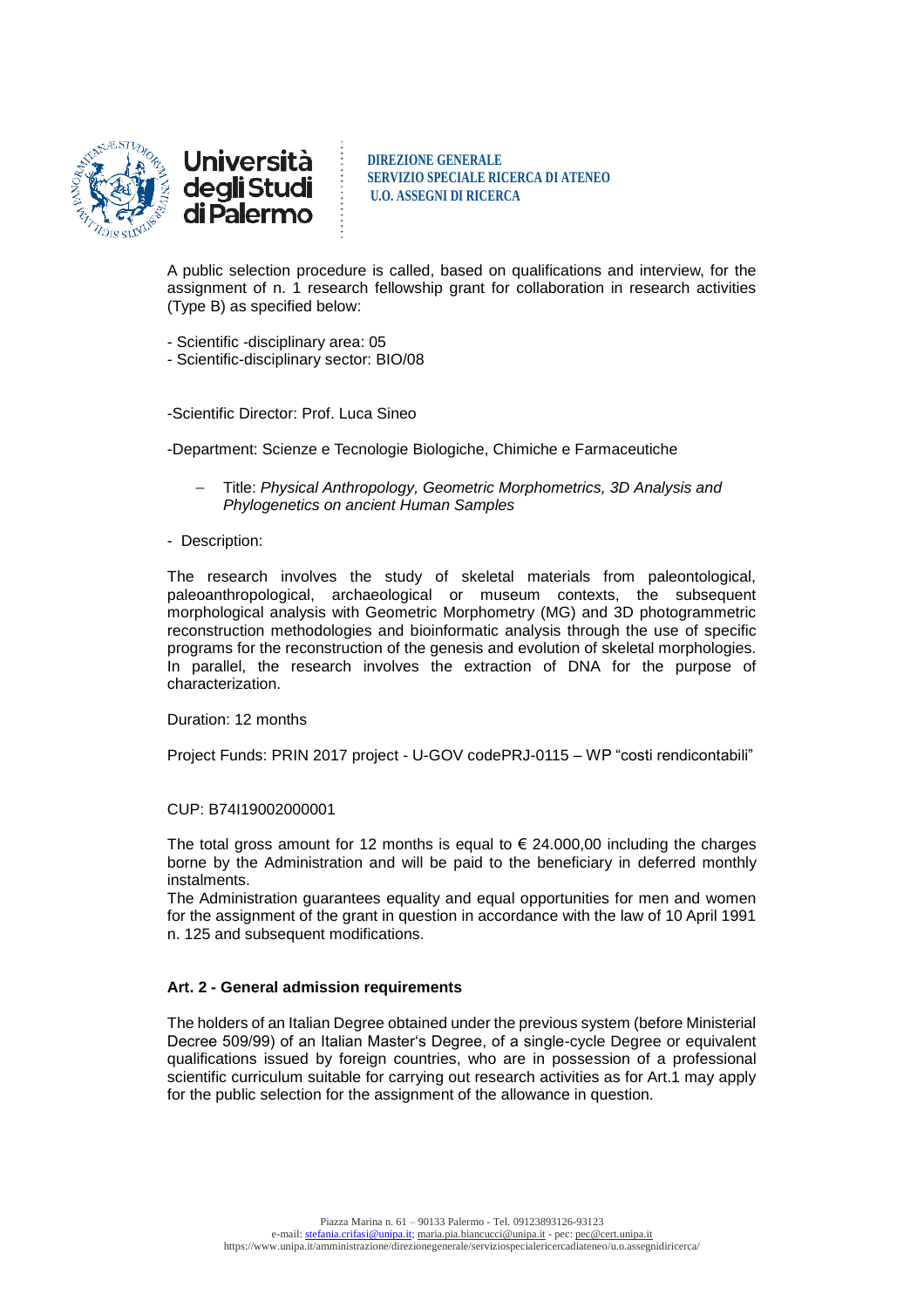

<u>Università</u> deg**li** Studi<br>di Palermo

**DIREZIONE GENERALE SERVIZIO SPECIALE RICERCA DI ATENEO U.O. ASSEGNI DI RICERCA**

Italian citizens who are excluded from the active political electorate cannot be admitted to the selection procedure.

Citizens of EU Member States and non-EU countries must also possess the following requisites:

• enjoy full civil and political rights in the states of belonging or provenance;

• be in possession, with the exception of the ownership of Italian citizenship, of all other requisites envisaged for Italian citizens;

• have a working knowledge of the English language

Applicants must possess the prescribed requirements on the date of expiry of the deadline for the submission of the application for admission.

The University administration may at any time, with a motivated provision, decide the exclusion from the selection procedure due to the lack of the prescribed requirements.

#### **Art. 3 - Application and deadline**

The application for admission to the selection procedure, drawn up in free paper according to the form attached to the notice (Annex 1, downloadable from the following link:

[http://www.unipa.it/amministrazione/direzionegenerale/serviziospecialericercadiatene](http://www.unipa.it/amministrazione/direzionegenerale/serviziospecialericercadiateneo/u.o.assegnidiricerca/struttura/modulistica.html) [o/u.o.assegnidiricerca/struttura/modulistica.html](http://www.unipa.it/amministrazione/direzionegenerale/serviziospecialericercadiateneo/u.o.assegnidiricerca/struttura/modulistica.html) - [ALLEGATI DOMANDA ASSEGNI](http://www.unipa.it/amministrazione/direzionegenerale/serviziospecialericercadiateneo/u.o.assegnidiricerca/.content/documenti/allegati_domanda_ass._tipologia_b_.doc)  [TIPOLOGIA B](http://www.unipa.it/amministrazione/direzionegenerale/serviziospecialericercadiateneo/u.o.assegnidiricerca/.content/documenti/allegati_domanda_ass._tipologia_b_.doc) ), signed by the candidate, scanned and accompanied by the other attachments downloadable from the aforementioned link and by the documentation deemed useful for the purposes of the assessment (in PDF format), should be addressed to the Servizio Speciale Ricerca di Ateneo, U.O. Assegni di Ricerca, University of Palermo, Piazza Marina n. 61 - 90133 Palermo and forwarded, no later than thirty days from the date of posting of this notice to the University notice board, by electronic means (by midnight of the thirtieth day), by personal PEC at the address: [pec@cert.unipa.it.](mailto:pec@cert.unipa.it)

The application form and the attached documents must be contained in a single PEC. For reasons related to the management of the certified e-mail box, the files to be sent attached to the PEC must have a maximum overall size of 30 MB. As regards the scientific works for which the evaluation is requested, the candidate is required to submit a specific substitutive declaration of certification in which, specifying whether he is the author or co-author, he must list them, number them and divide them by type. For each scientific work listed in the aforementioned list, the link through which the Commission can view it must be indicated.

The Administration is exempt from any responsibility for the non-receipt of the PEC sent by the candidates dependent on technical errors and / or causes not attributable to the same.

The obligation to sign by hand is considered fulfilled by attaching a copy of a valid identity document to the scan of the completed application and signed by the PEC holder.

For subjects belonging to the Member States of the European Union and non-EU countries, the application for admission to the selective procedure, signed with a digital signature and scanned, as well as the relative documentation requested (in PDF format) can be sent electronically from an address of ordinary e-mail by sending an email to the following address: mail-protocollo@unipa.it. If it is not possible to sign with a digital signature, the obligation of handwritten signing, is considered fulfilled with validation of the application and declarations by handwritten signature before the interview.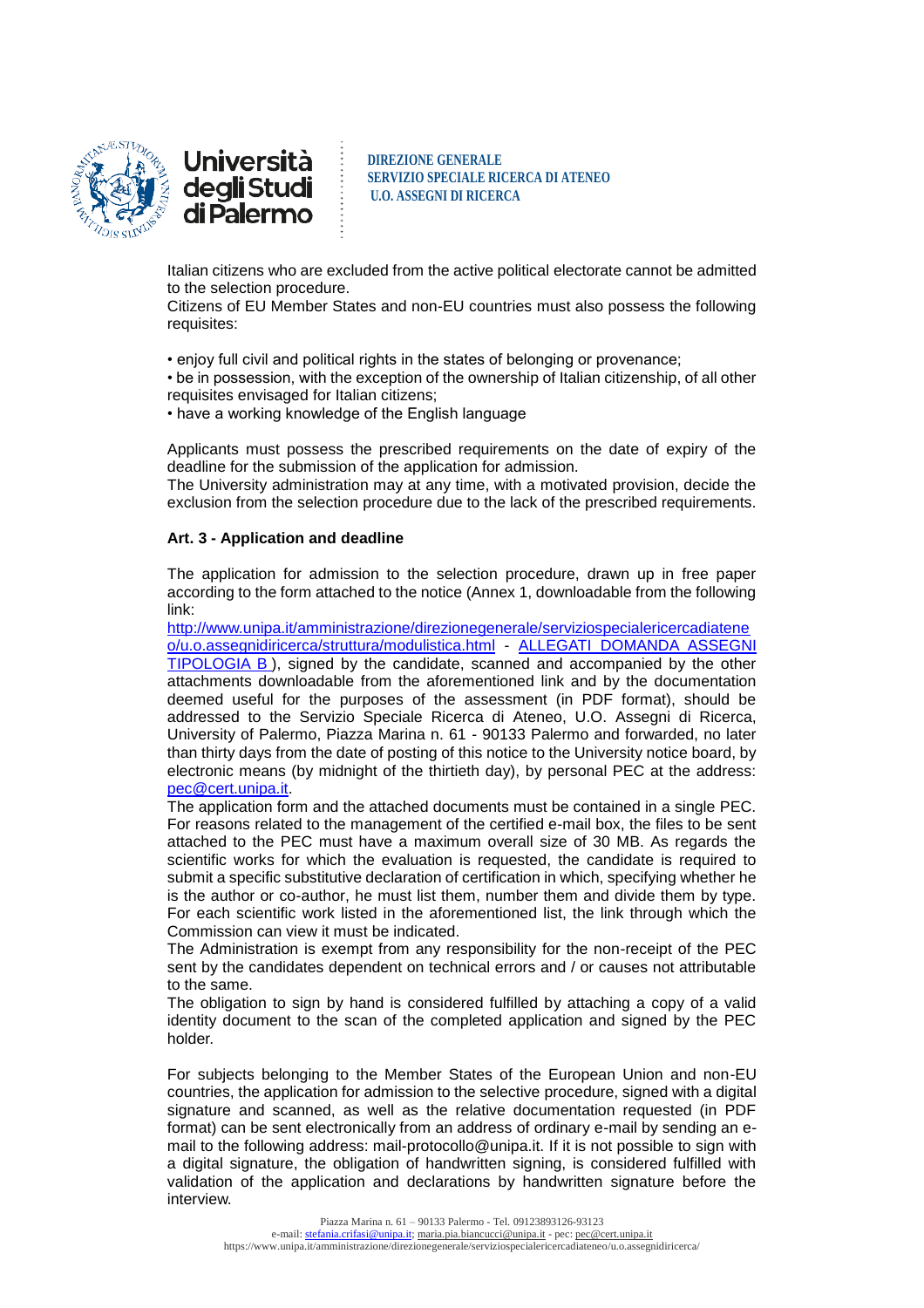

<u>Università</u> degli Studi di Palermo

**DIREZIONE GENERALE SERVIZIO SPECIALE RICERCA DI ATENEO U.O. ASSEGNI DI RICERCA**

In both of the cases described above, it is necessary to specify in the subject of the email the following: "Public selective procedure for the assignment of a research grant, Scientific Responsible Prof. Luca Sineo".

For the participation in the competition candidates are required, under penalty of exclusion, to pay within the deadline for submission of the application, a contribution for organizational costs in the amount of  $\epsilon$  50.00. This contribution must be paid by bank transfer to c/c n. 000300004577 registered to the University of Palermo - Via Roma, 185 - 90133 Palermo - identification code of the treasury of the University of Palermo 9150300 - UniCredit S.p.A. - IBAN code IT09A0200804682000300004577 - SWIFT code: UNCRITMMPAE indicating in the reason for payment: "Contributo per la partecipazione alla procedura selettiva pubblica per l'attribuzione dell'assegno di ricerca di cui è responsabile Scientifico del progetto il Prof. Luca Sineo".

Copy of the bank transfer must be attached to the application.

In the application the candidates must indicate the selection call for which they intend to apply, the area and the scientific disciplinary sector (SSD) of reference of the research, the Department, the title of the research and the scientific director of the project; they must also declare under their own responsibility what is specified below:

- surname and name;
- place and date of birth;
- mailing address;
- residence;
- telephone number, e-mail box, social security number (or tax code, if any);
- citizenship;

• municipality on whose electoral lists they are registered, or the reasons for nonregistration or cancellation from the same lists;

• to have no criminal convictions or to have ongoing criminal proceedings. In the opposite case, they must indicate the penal convictions reported or the criminal proceedings in progress, specifying whether amnesty, judicial pardon, pardon, etc. have been granted.

• degree held with the indication of the final mark and the date and the University in which it was awarded (candidates with a qualification obtained abroad that has not been declared equivalent, must expressly request a declaration of correspondence,

only for the participation in the selection and attach the documents required by current legislation to enable the aforementioned declaration in question by the selection Committee);

• PhD title (if they hold one) or, for specific sectors, Medical Gratuate School degree, with indication of the date of achievement and of the issuing University. Candidates with a PhD qualification obtained abroad must send together with the application form the qualifications with certified Italian translation and legalization by the authorities of the Country issuing the title (except in the case of exemption under international agreements and conventions) Each qualification must also be accompanied by the"Declaration of value" ("Dichiarazione di valore") issued by the Italian diplomatic representation in the Country where the qualification was obtained. Where the title has been declared equivalent, the candidate must attach the relevant documentation);

• attendance, if any, of second-level masters courses, post-graduate specialization courses obtained both in Italy and abroad, attendance of high- specialization schools, organization of scientific meetings, periods spent at Italian and foreign scientific institutions;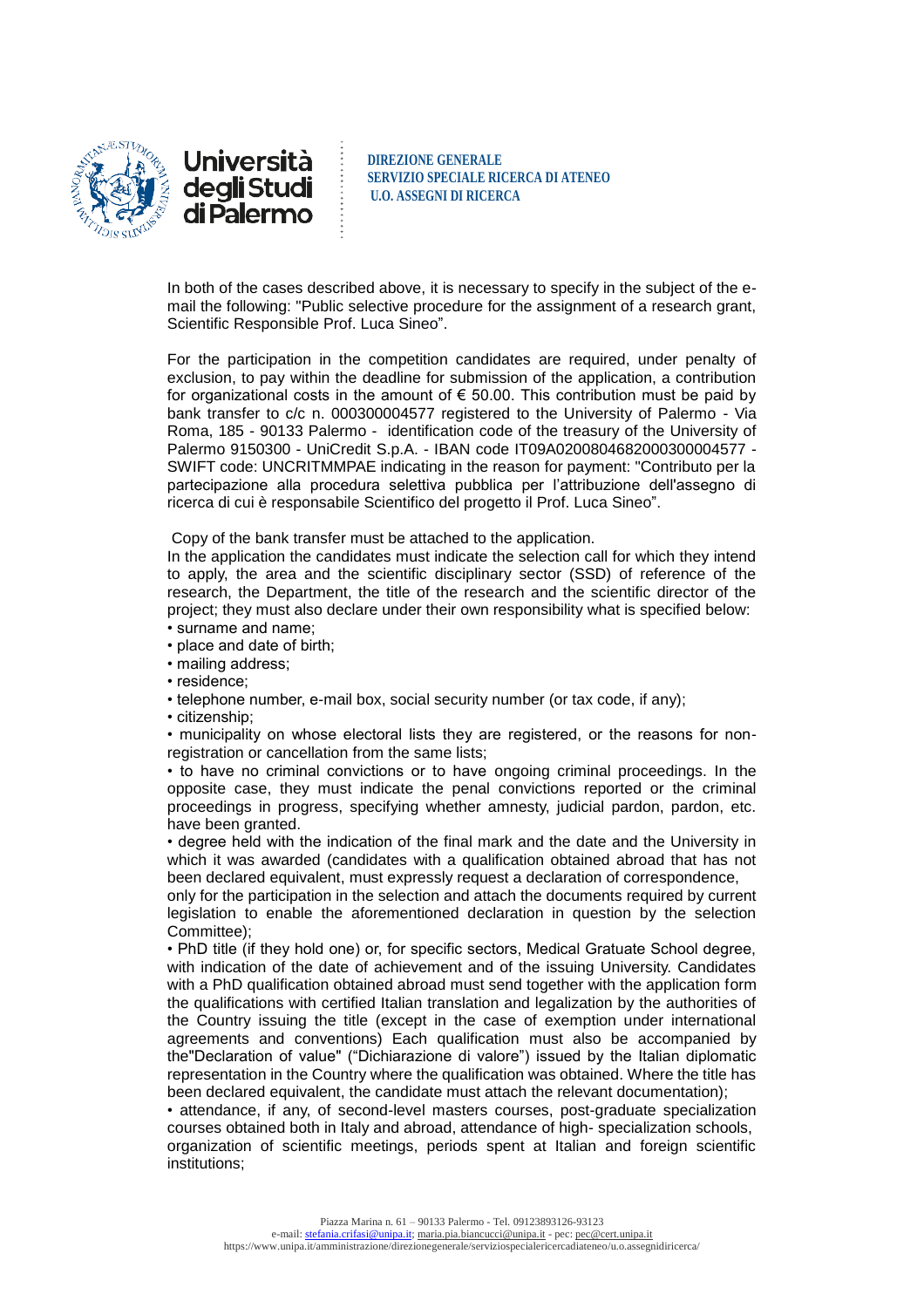

<u>Università</u> degli Studi di Palermo

**DIREZIONE GENERALE SERVIZIO SPECIALE RICERCA DI ATENEO U.O. ASSEGNI DI RICERCA**

• e-mail address, to which the communications relating to this selective procedure are to be transmitted;

• enjoyment of civil and political rights in the Country of origin or provenance, or reasons for exclusion from them (for EU citizens and non-EU citizens);

• knowledge of english language (certified by certificate of level B1 or verified during the interview)

• non-existence of incompatibility pursuant to art. 11 of this announcement (otherwise the type of incompatibility must be indicated);

• to have or not have benefited from previous research fellowship grants pursuant to art. 22 of the law 240/2010;

• to have or not to have already been the holder of fixed-term research contracts (if any) pursuant to art. 24 of Law 240/2010.

The qualifications submitted for evaluation must be sent in certified copy or accompanied by a replacement statement, pursuant to article 46 or of a declaration pursuant to article 47 of the aforementioned decree.

The data and documents held by the University of Palermo may be acquired *ex officio* if the candidate indicates the indispensable elements for obtaining the information or data requested.

Candidates who hold only the degree must, on pain of exclusion from the competition, submit the documentation necessary to demonstrate they possess a scientific professional curriculum suitable for carrying out the research activity of this announcement.

Disabled candidates, according to the law of 5 February 1992, n. 104, will have to make explicit request, in relation to their handicap, with regard to the aid necessary to be able to sustain the interview.

The University administration assumes no responsibility for the dispersal of communications due to incorrect indication of the contact by the candidate or failure or late communication of the change of address and contanct indicated in the application, nor for any errors not attributable to the administration itself.

Applications missing both from the application form signed and drawn up according to annex 1 and from any other document required by the call under penalty of exclusion and applications sent after the deadline will be declared ineligible.

### **Art. 4 – Selection Committee**

No later than 15 days from the deadline for submission of applications, the Board of the Department Council or the Board of the field office proposes the names of the members of the Selection Committee, (three full members and an alternate one), chosen among the professors or researchers (tenured or not tenured) of the University of Palermo belonging to the CUN area of research, including the Scientific Director of the project entitled to funding, with the role of President.

In the first meeting, the Commission of selection, appointed by decree of the Rector, preliminarily and explicitly establishes the criteria and methods for assessing qualifications and the conduct of the interview. Subsequently, after having received the documentation of the candidates from the office and having examined the list of the candidates, it inserts, during the second meeting, a declaration showing that the commissioners are not in a relationship of kinship or affinity up to the fourth degree included, among them and with the candidates and that therefore there are not the causes of abstention referred to in articles. 51 and 52 of the Civil Procedural Code.

Then it proceeds to the evaluation of the qualifications and the attribution of the relevant score, which is communicated to the candidates before the date of the interview.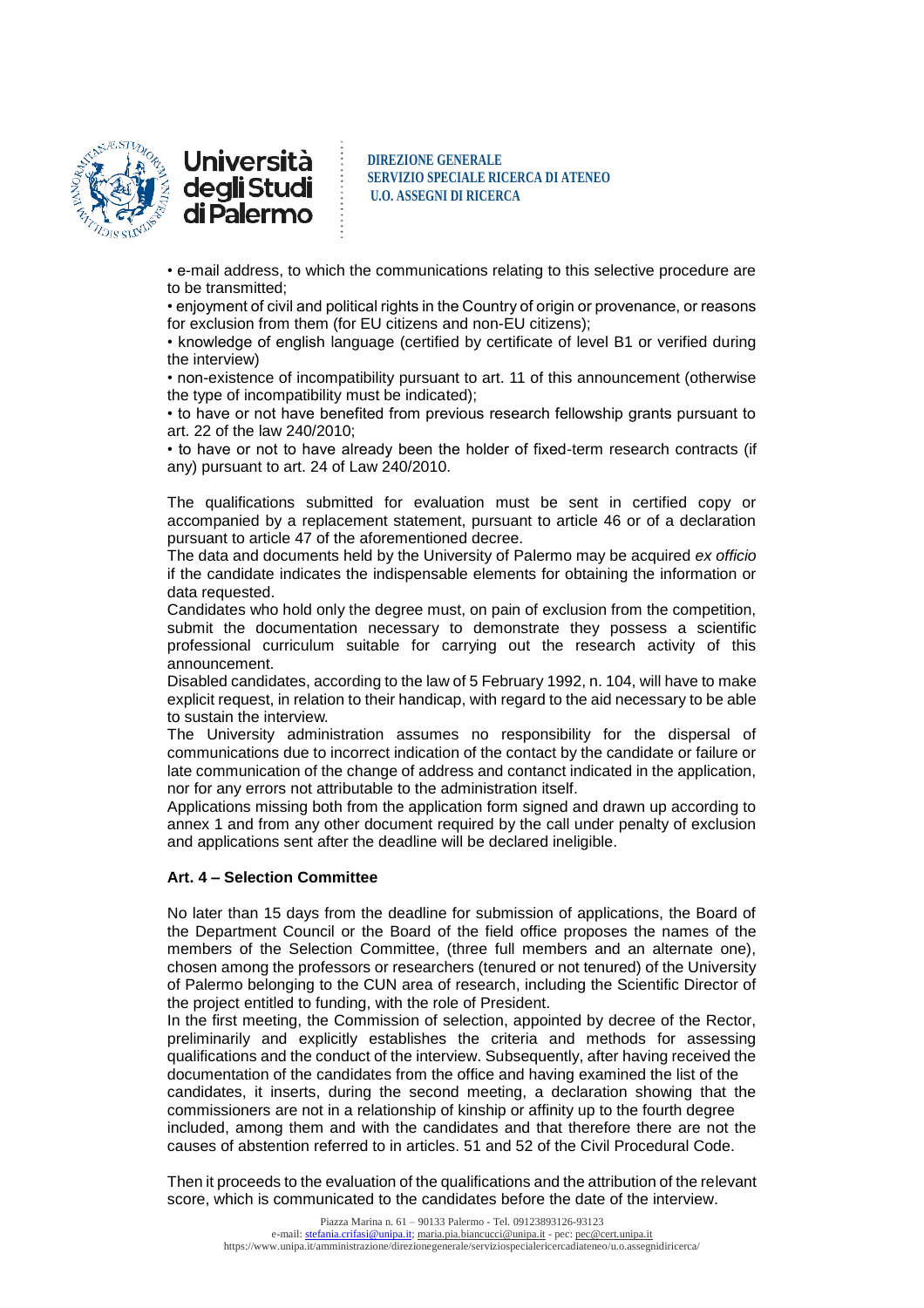

**Università** deg**li** Studi<br>di Palermo

**DIREZIONE GENERALE SERVIZIO SPECIALE RICERCA DI ATENEO U.O. ASSEGNI DI RICERCA**

The Committee must complete the work within a maximum period of 60 days from receipt of the candidates' applications; it performs a comparative evaluation of the candidates based on the examination of the qualifications submitted by the same and an interview and draws up appropriate minutes according to the current selection regulations.

The judgment of the Commission is unquestionable on the merits.

# **Art.5 - Selection**

The selection is carried out through the evaluation of academic qualification and interview. Up to 70 points may be awarded to qualifications and up to 30 points to the interview. To be admitted to the interview, candidates must achieve at least 40 points out of 70 points for the qualifications. The interview is considered passed by candidates who have achieved at least 10 out of 30 available points.

## **Art.6 - Evaluation**

The Committee will attribute the evaluation, expressed out of 100, according to the following criteria:

#### **Titles**

• up to 60 points for documented scientific activity according to the Unipa procedures for determining the status of active University researcher; theses and doctoral theses are excluded;

• up to 10 points for other qualifications (second level University master courses, postgraduate specialization courses obtained both in Italy and abroad, attendance of higher education institutions, organization of scientific meetings, periods spent at Italian and foreign scientific institutions).

#### Interview

Up to 30 points might be awarded for the interview, based on the discussion of the candidate's scientific production and aiming at ascertaining the level of scientific knowledge with respect to the research program of the research fellowship grant as well as the knowledge of the foreign language (for candidates who do not hold the level B1 certificate).

#### **Art.7 Interview and ranking**

The place, date and time of the interview will be communicated at least 20 days before in the most appropriate manner to the candidates who, at the time of submission of the application do not enclose a declaration attesting to waive the legal terms of notice. Candidates must bring at the interview a valid identification document.

At the end of each interview session, the Committee will exhibit at the examination site the list of the examined candidates with the indication of the mark awarded to each one.

The interview will be public.

The Committee will post up the ranking of merit in descending order, adding the score of the qualifications to that of the interview.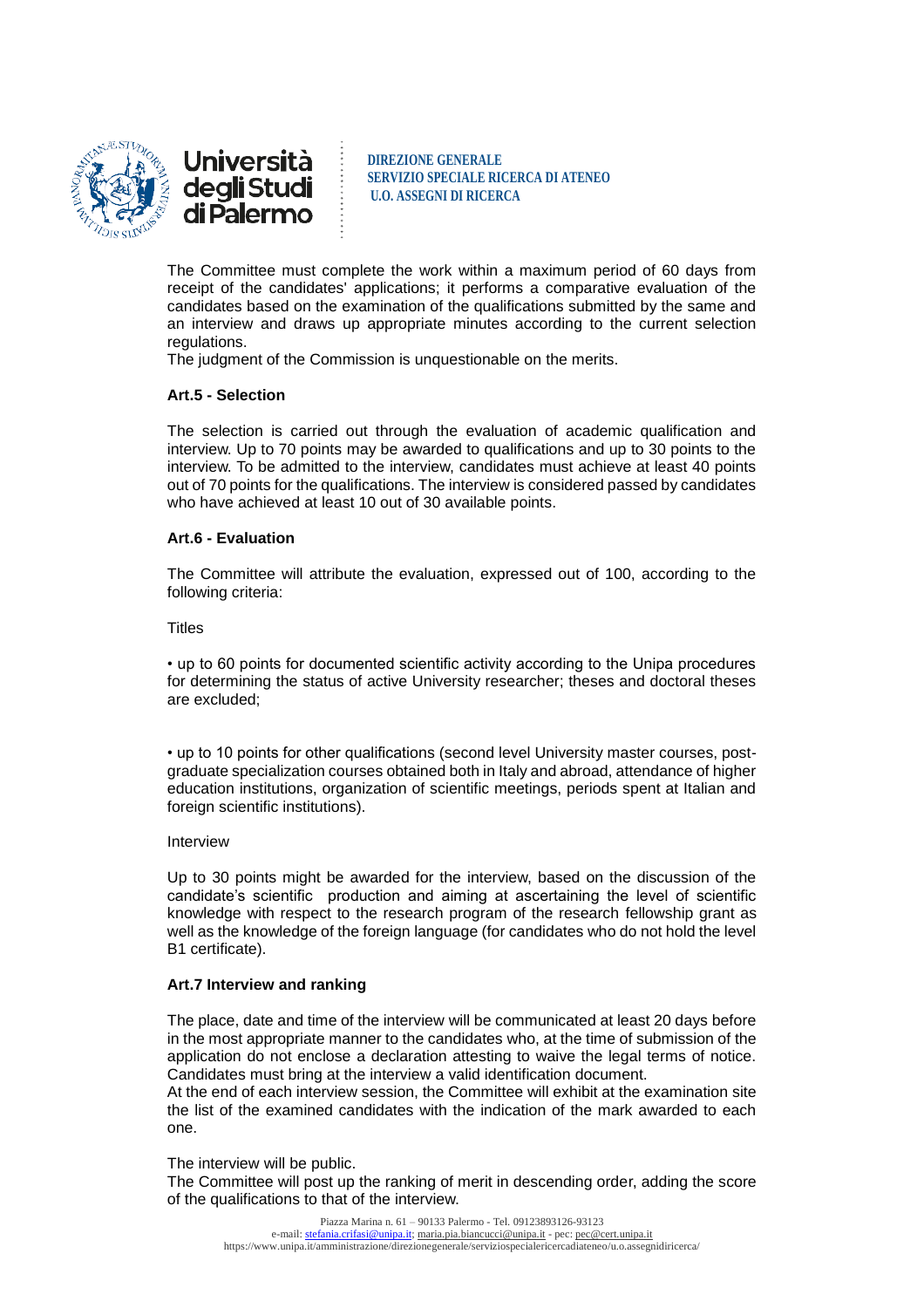

<u>Università</u> deg**li** Studi<br>di Palermo

**DIREZIONE GENERALE SERVIZIO SPECIALE RICERCA DI ATENEO U.O. ASSEGNI DI RICERCA**

The PhD, or a Medical Graduate School degree, for specific sectors, accompanied by appropriate scientific production, will be considered an advantage for the attribution of the research fellowship grant.

With equal merit, the candidate with a minor age will be preferred.

The Committee will complete its work and transmit the minutes, signed by each member, and all the relevant documents to the Servizio Speciale Ricerca di Ateneo - UO "Assegni di Ricerca" for further requirements.

The selection proceedings and the relative ranking of merit will be approved by decree of the Rector, and will be published, for a period of thirty days, on the official board of the University of Palermo.

# **Art.8 (Stipulation of the contract)**

The research grant is established following the stipulation with the University of Palermo of an intellectual work contract pursuant to articles 2222 and following of the Civil Code.

The contract must be signed by the winner with a digital signature which must be affixed in PadES mode.

The contract may provide for possible penalties in case of non-compliance with contractual obligations.

The activity of the research fellow should not be considered, in any case, a subordinate employment activity. Grants do not give rise to rights regarding access to the staff roles of Italian universities.

The winner is required to present himself for the stipulation of the contract within fifteen days of the convocation.

Failure to comply with this term will result in the loss of the right to the research grant. In the case of particular, justified and documented motivations, the stipulation of the contract may be postponed beyond fifteen days but, in any case, for a period not exceeding sixty days from the convocation date; the only exception consists in the possible requests for extension for pregnancy and puerperium, or serious and documented infirmity.

The winner or the holder of the grant can also obtain the postponement or suspension of the the grant for a period not exceeding one continuous year in the following cases: a) for the mandatory year of training for teaching at schools on a motivated request, with the consent of the Scientific Responsible of the project and of the Department to which the research project relates (following the Academic Senate deliberation in the session of 30 October 2001)

b) for the activation of scholarships granted by national or foreign institutions permitted by current legislation

The winner of the research fellowship grant is required to self-certify any changes made to the points referred to in art. 3 of this announcement, before signing the contract.

## **Art. 9 (Service)**

The winner is required to start the research activity the first day after the signature of the contract.

The beginning of the activity is documented by the Director of the Department in which the person concerned must carry out his/her collaboration by sending a statement to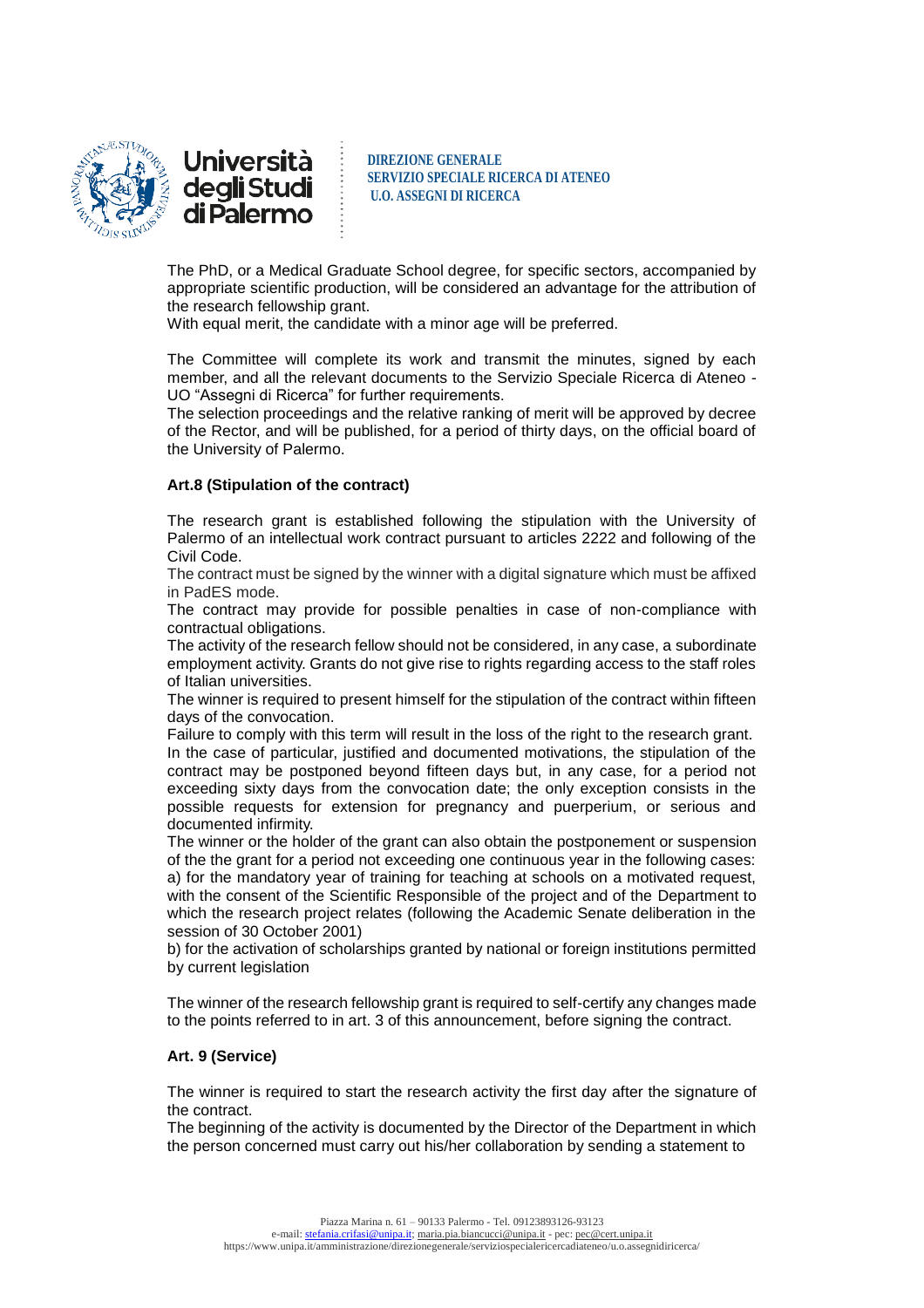

<u>Università</u> degli Studi di Palermo

**DIREZIONE GENERALE SERVIZIO SPECIALE RICERCA DI ATENEO U.O. ASSEGNI DI RICERCA**

the Servizio Speciale Ricerca di Ateneo – U.O.Assegni di Ricerca. For non-EU citizens the grant will start afterobtaining the entry visa for scientific research and from the very beginning of the research activity.

# **Art. 10 (Activities and evaluation of the research fellows)**

The methods and characteristics related to the research, in accordance with the aims of the project, will be established in the contract.

The holder of the research grant:

• carries out the research activities foreseen by the contract, previously declared by the Department Board compatible with its own research programs;

• may participate in university research groups and projects, regardless of the funding body;

• can take part in all the activities planned by the Department or by the field office for the promotion of research and the dissemination of results;

• can be part of the examination Boards, being already expert in the subject for the teachings of the scientific-disciplinary field of reference, at the request of the scientific tutor of the research fellow and after the presentation of the proposal drawn up in accordance with art.2 of the regulations for the appointment of scholars;

• can perform university teaching assignments conferred through contracts;

• may perform a limited supplementary teaching activity (maximum 20 hours per year) with authorization from the Tutor, if assigned by the Board of a Degree Course;

The Department or field office must provide the research fellow with the necessary support for the realization of the research program, guaranteeing access to the equipment, the necessary resources and the needed technical - administrative services.

The research fellow must carry out his/her research activity within the University facilities, according to the research program. Any research activity outside the University, provided that it is consistent with the research programs and objectives assigned to the grant holder, must be proposed by the Tutor and approved by the Board of the Department or of the field office.

Any renewal of the research grant will be authorized, upon motivated request of Board of the Department or of the field office, by the University Board of Directors, after verification of the availability of funding for the same research activity and subject to the positive evaluation by the Scientific Director of the project of the research activity carried out by the research fellow, certifying the need for the continuation of the fellowship grant for the completion of the research.

At the end of the period covered by the research fellowship grant, and in any case at the end of the research activity before the pre-established deadline, the research fellow must send to the Servizio Speciale Ricerca di Ateneo a report on the activity carried out, countersigned by the Tutor or the Scientific Director/Contact person, accompanied by the evaluation expressed by the Board of the Department or of the field office in relation to the objectives set and accompanied by the relevant scientific production.

# **Article 11 (prohibition of cumulation, incompatibility, interruptions)**

The following categories cannot be holders of a research fellowship grant: a) the permanent employees of universities, institutions, public research and experimentation bodies, ENEA, ASI, as well as of institutions whose scientific

advanced diploma has been recognized as equivalent to the Ph.D. qualification pursuant to article 74, fourth paragraph, of the Decree of the President of the Republic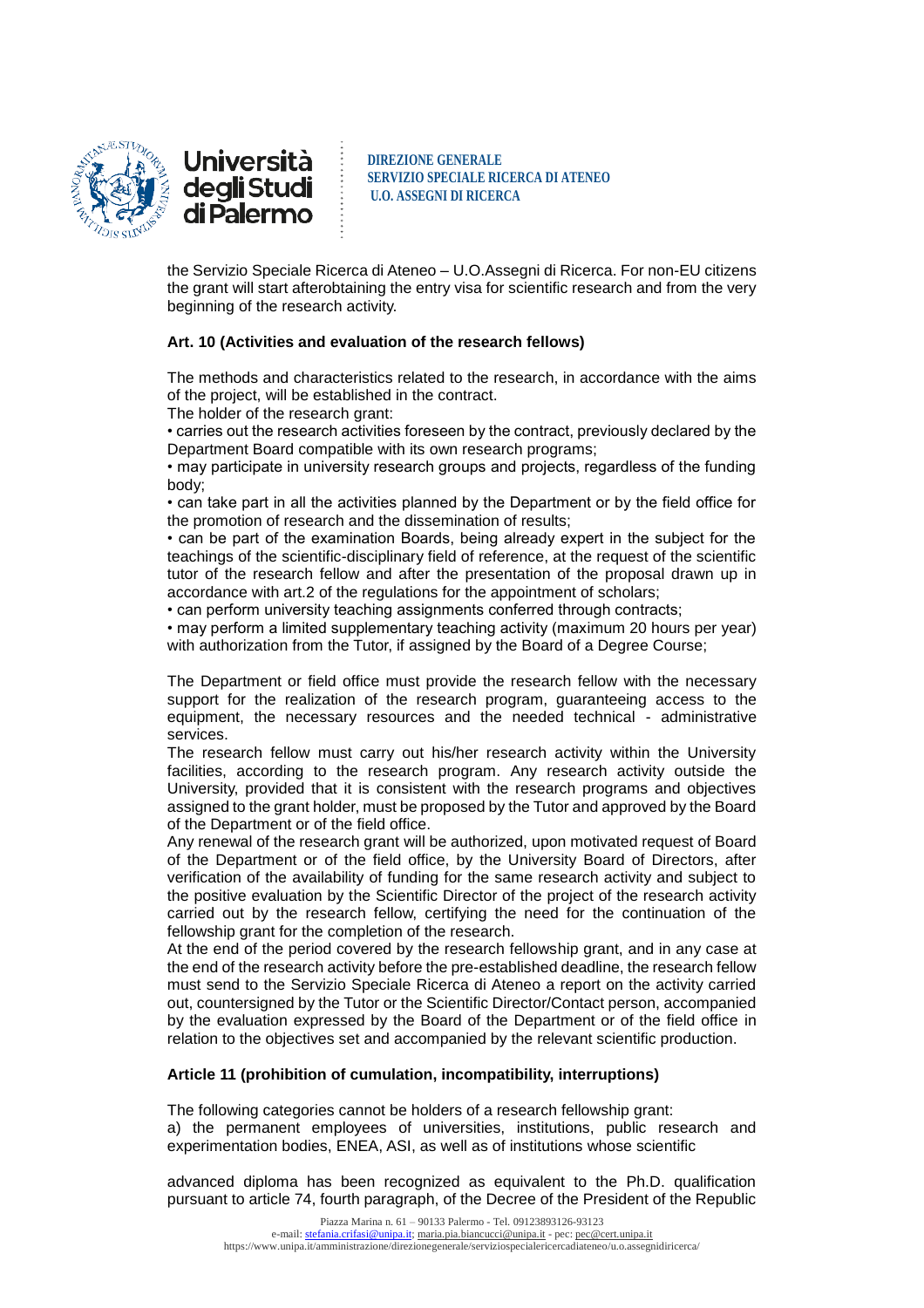

Università degli Studi di Palermo

**DIREZIONE GENERALE SERVIZIO SPECIALE RICERCA DI ATENEO U.O. ASSEGNI DI RICERCA**

July 11, 1980, n. 382, unless termination of the relationship due to voluntary resignation in the case of attribution of the grant;

b) those who have a degree of kinship or affinity, up to and including the fourth degree, with a professor belonging to the Department to whom the grant has been assigned or to the structure publishing the call or with the Rector, the General Manager or a member of the University Board of Directors.

The grant is individual.

The grant cannot be cumulated with any scholarships, with the exception of those granted by national or foreign institutions useful for integrating, with stays abroad, the research activity of the research fellows.

The holder of the grant cannot participate in 1st and 2nd cycle degree courses, university master courses, PhD courses with scholarship or medical graduate schools, in Italy or abroad; employees of public administration must put themselves on leave, before accepting the research fellowship grant.

Private employees, even if part-time ones, cannot benefit from research fellowship grants.

The holders of research fellowship grants cannot participate to university master courses.

Self-employment and occasional collaboration activities are compatible with the research grant only if previously authorized by the Board of the Department or of the field office, upon acquisition of the motivated opinion of the Tutor and provided that the further activity does not prejudice the regular conduct of the research activity.

The total duration of the research fellowship, including any renewal, cannot in any case exceed six years (DL 31.12.2014 n.192, converted into Law n.11 of 27.02.2015), excluding the period in which the fellowship coincided with a PhD course, within the maximum limit of the legal duration of the relevant course.

The total duration of the research fellowship or of non tenured university researcher contracts, also intervening with other public, private or distance-education universities, as well as with public research and experimentation bodies, ENEA and ASI it cannot in any case exceed twelve years even if non-continuous.

The periods spent on maternity leave or on leave for health reasons according to current legislation are not taken into account for the purposes of the duration of the aforementioned contracts.

The research activity and the grant can be suspended, provided that the duration of the fellowship cannot be reduced due to the following suspensions, for:

• mandatory maternity leave and parental leave;

• severe illness;

#### **Art.12 (termination of the grant and voluntary resignation)**

In cases of serious non-compliance, reported by the Board of the Department, the contract can be immediately terminated by resolution of the Academic Senate, after hearing the interested party.

The revocation is automatic in the following cases:

- failure to start the activity within the established term;
- unjustified suspension of the activity for a period longer than fifteen days;

• serious violation of the incompatibility regime;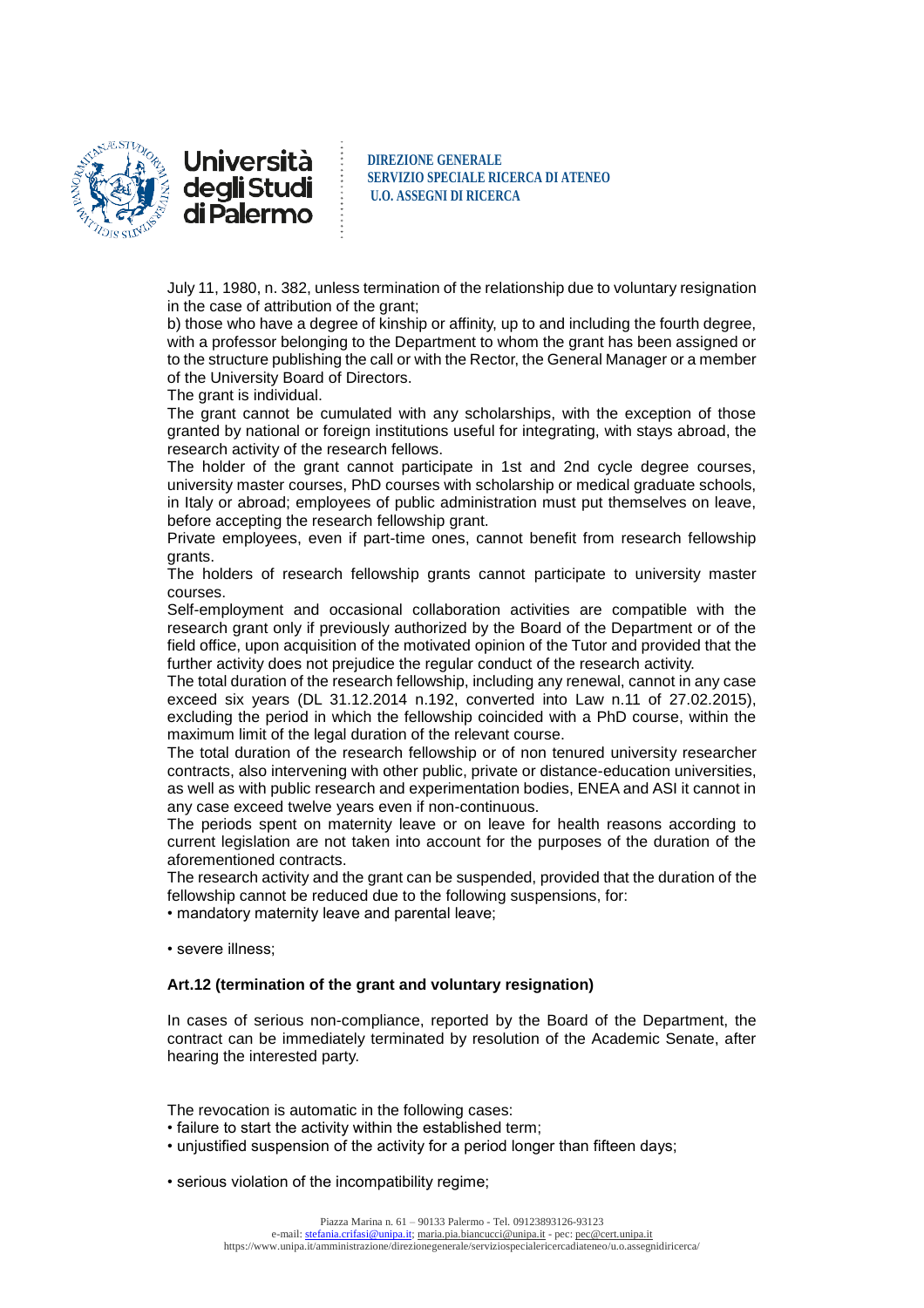

**Università** degli Studi di Palermo

**DIREZIONE GENERALE SERVIZIO SPECIALE RICERCA DI ATENEO U.O. ASSEGNI DI RICERCA**

In case of withdrawal from the contract, the holder of the grant is required to give thirty days' notice.

In the event of failure to give notice, the Administration will withhold or recover from the holder of the grant an amount corresponding to the remuneration for thirty days. The winners of public selections that give rise to the placement in the roles of university personnel are not subject to the obligation of thirty days' notice.

#### **Article 13 (Taxes, social security and insurance)**

As established by art. 22 paragraph 6 of Law 240/2010, the provisions of art. 4 of the Law of 13 August 1984, n.476 and subsequent amendments and additions, as well as, in matters of social security, those pursuant to art. 2, paragraphs 26 and following, of the law of 8 August 1995, n. 335 and subsequent modifications do apply to research fellowship grants.

With respect to mandatory maternity leave for checks, the provisions of the Ministry of Labour and Social Welfare Decree of 12 July 2007, and, with regard to sick leave, article 1, paragraph 788, of the law of 27 December 2006, n. 296 and subsequent modifications are applied.

During the period of mandatory maternity leave, the indemnity paid by the INPS pursuant to article 5 of the aforementioned decree of 12 July 2007 is integrated by the University up to the total amount of the research fellowship grant.

The University provides to the holders of the research fellowship grant the insurance coverage for accidents and civil liability towards third parties in carrying out the research activity.

The amount of the relative premium is deducted from the grant.

Health care insurance is the responsibility of the researcher without any intervention by the University.

#### **Art.14 - Substitutions**

In case of non-completion of the research fellowship period by the winner of the selection process, it will be possible to call the following in the ranking if the contract period still to be used is equal to or greater than 12 months, pursuant to the provisions of law 240/2010 which provides for a minimum duration of one year.

#### **Art. 15 - Publicity of the selection procedure**

The present announcement will be posted on the official board of the University of Palermo, [\(http://www.unipa.it/albo.html\)](http://www.unipa.it/albo.html) and on the MIUR website [\(http://bandi.miur.it\)](http://bandi.miur.it/).

The announcement will also be accessible at the University of Palermo website at: [http://www.unipa.it/amministrazione/direzionegenerale/serviziospecialericercadiatene](http://www.unipa.it/amministrazione/direzionegenerale/serviziospecialericercadiateneo/u.o.assegnidiricerca/bandi) [o/u.o.assegnidiricerca/bandi](http://www.unipa.it/amministrazione/direzionegenerale/serviziospecialericercadiateneo/u.o.assegnidiricerca/bandi)

# **Art.16 Processing of personal data**

In application of EU Regulations 2016/679 the University undertakes to respect the confidential nature of the information provided by the candidate: "all data provided will

be processed only for purposes related to and instrumental to the competition and to the possible stipulation and management of the contract with the University".